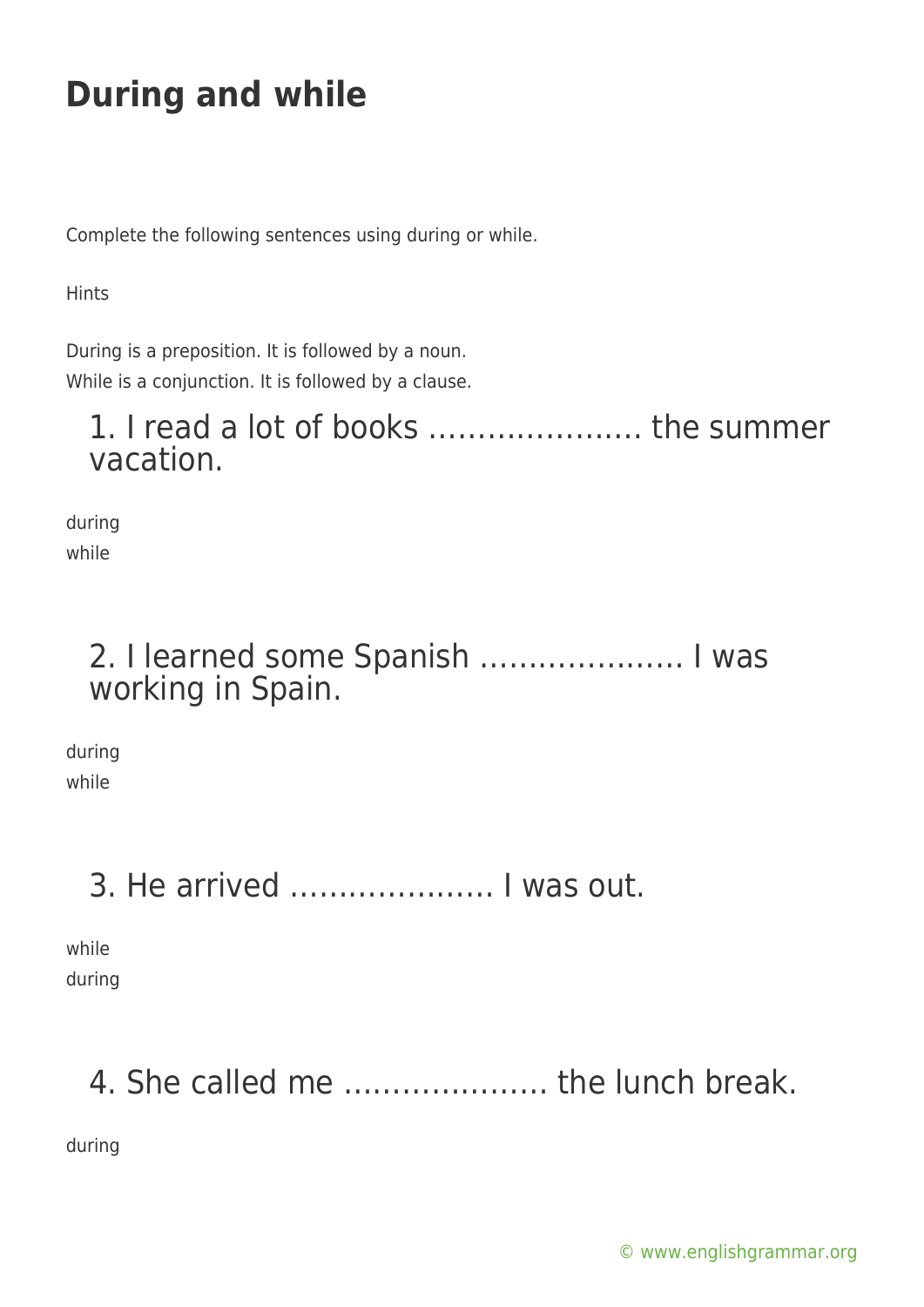while

5. He was in hospital ……………….. the winter.

while during

#### 6. I will see you for a few minutes ………………. the afternoon.

during while

#### 7. I woke up several times ………………… the night.

during while

## 8. I will phone you ……………… the meeting.

during while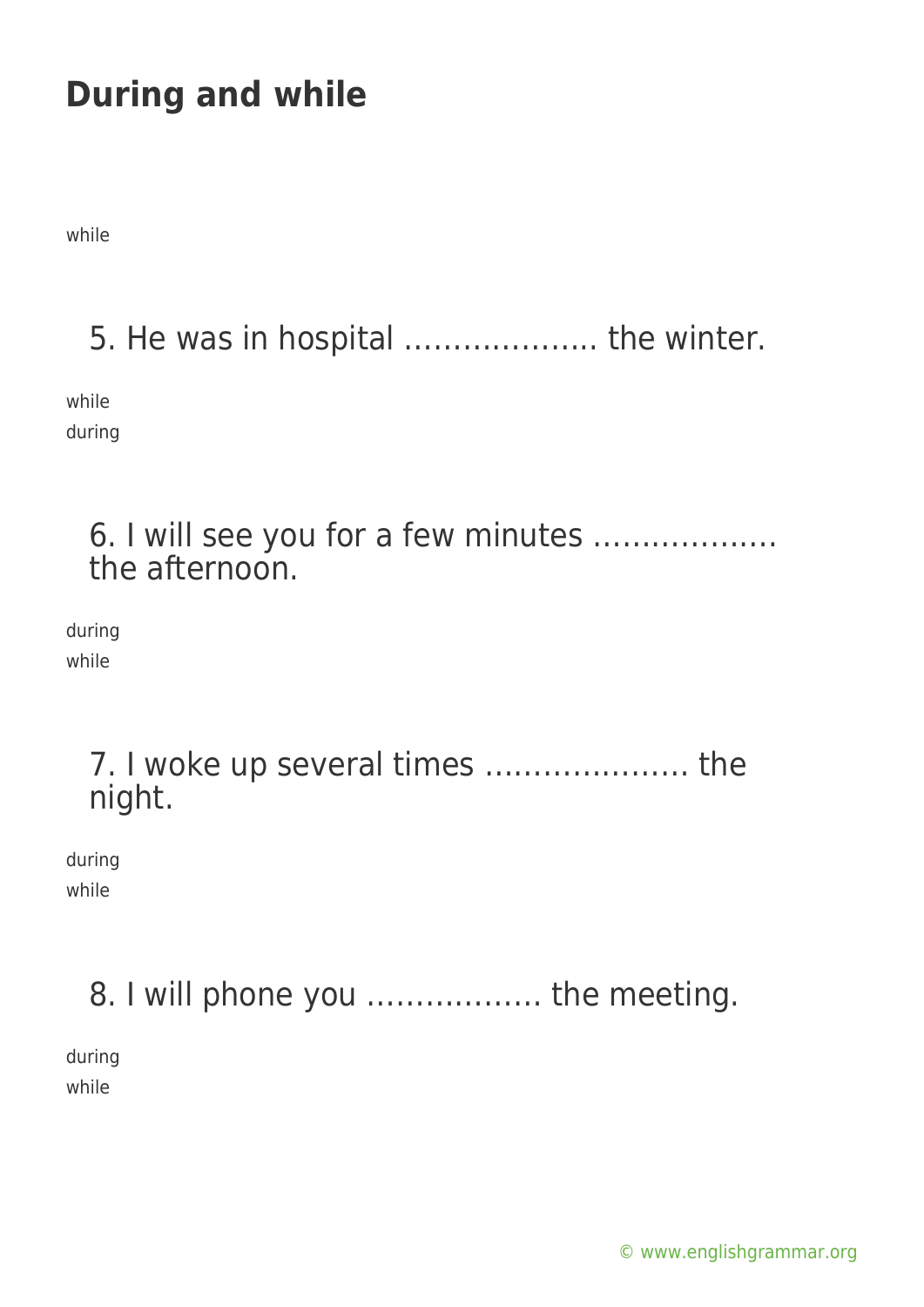### 9. I met him ………………. my stay in Canada.

during while

#### 10. I met him …………………. I was working in Canada.

while during

Answers

- 1. I read a lot of books during the summer vacation.
- 2. I learned some Spanish while I was working in Spain.
- 3. He arrived while I was out.
- 4. She called me during the lunch break.
- 5. He was in hospital during the winter.
- 6. I will see you for a few minutes during the afternoon.
- 7. I woke up several times during the night.